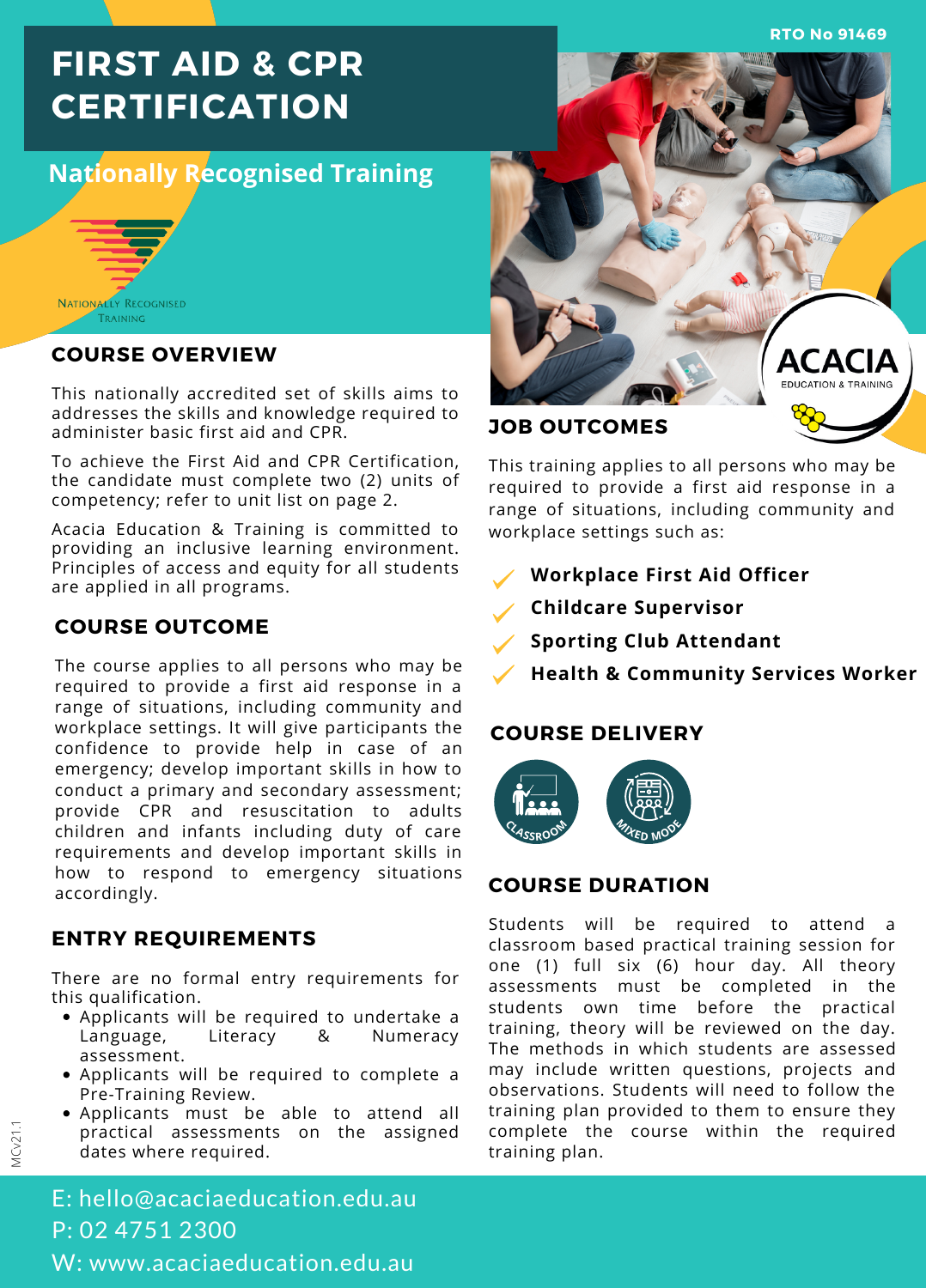# **ESSENTIAL SKILLS FOR THE WORKPLACE**



# **UNITS OF COMPETENCY**

Below are the units of competency required for this course.

| UNIT CODE        | UNIT DESCRIPTION                      |
|------------------|---------------------------------------|
| <b>HLTAID011</b> | Provide first aid                     |
| HLTAID009        | Provide cardiopulmonary resuscitation |

#### **UNIT OVERVIEW**

#### **HLTAID011 - Provide first aid**

This unit describes the skills and knowledge required to provide a first aid response to a casualty in line with first aid guidelines determined by the Australian Resuscitation Council (ARC) and other Australian national peak clinical bodies. This unit covers the following: First aid management; bleeding control; respiratory distress, basic wound care; how to respond to emergencies; assist people suffering from shock.

*Knowledge Evidence examples: Knowledge of state/territory regulations, first aid codes of practice and workplace procedures; principles and procedures for first aid management for a range of scenarios including abdominal injuries, allergic reaction, choking and basic wound care.*

*Performance Evidence examples: Students must perform applied first aid procedures for anaphylaxis, bleeding control, shock and respiratory distress.*

#### **HLTAID009 - Provide cardiopulmonary resuscitation**

This unit describes the skills and knowledge required to perform cardiopulmonary resuscitation (CPR) in line with the Australian Resuscitation Council (ARC). This unit covers the following: Response to an emergency situation; perform CPR procedures; communicate details of an incident; review an incident.

*Knowledge Evidence examples: Relevant ARC guidelines to managing the unconscious breathing and non-breathing casualty and provision of CPR; techniques for providing CPR to adults, children and infants; duty of care requirements; infection control procedures, including use of standard precautions and resuscitation barrier devices.*

*Performance Evidence examples: Students must perform at least 2 minutes of uninterrupted single rescuer cardiopulmonary resuscitation (CPR) (5 cycles of both compressions and ventilations) on an adult resuscitation manikin on the floor; perform at least 2 minutes of uninterrupted single rescuer CPR (5 cycles both compressions and ventilations) on an infant resuscitation manikin placed on a firm surface.*

*IMPORTANT: In order to successfully complete the course, students must be able to meet the physical requirements of the practical assessments. See practical evidence examples above.*

E: hello@acaciaeducation.edu.au P: 02 4751 2300 W: www.acaciaeducation.edu.au